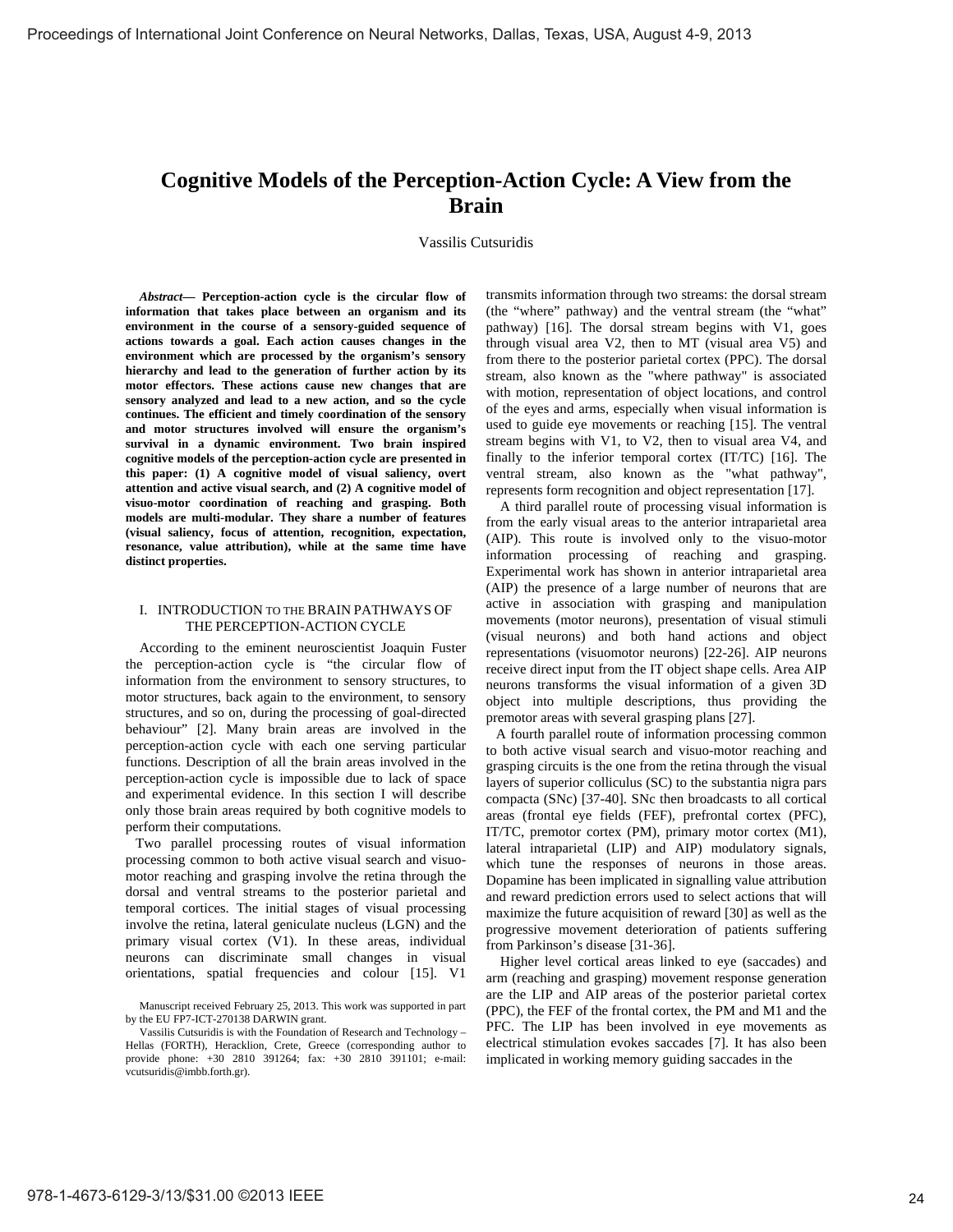delay-response saccade task [7]. Neurons in LIP start responding with the initial presentation of the stimulus. The neurons continue to respond through the delay period until the fixation point is extinguished. As the neural response stops, the saccadic eye movement starts and the animal soon focuses on the exact location of the previously shown target [7]. FEF is another area involved in the planning and execution of saccadic eye movements [8]. PM is an area of motor cortex lying within the frontal lobe of the brain just anterior to the primary motor cortex [15]. It is involved in the planning of movements [15]. It is subdivided into two sections: the dorsal (upper) premotor cortex (PMd) and the ventral (down) premotor cortex (PMv). PMd plays a role in guiding reaching, whereas PMv in guiding grasping [15]. PMv contains the mirror neurons [29]. Mirror neurons are both sensory and motor as they become activated when an animal grasps an object as well as when the animal observes another animal grasp for an object [29]. Mirror neurons are proposed to be a basis for understanding the actions of others by internally imitating the actions using one's own motor control circuits [29]. PMv and AIP are strongly connected with each other. M1 is a brain region located in the posterior portion of the frontal lobe [15]. It is heavily connected with other motor areas including the premotor cortex and posterior parietal cortex, as well as several subcortical brain regions (e.g. basal ganglia structures), to plan and execute movements [15]. It is the area where the final motor command is formed before it is sent to the upper and lower extremities for execution [15]. PFC lies in front of the PM, FEF and M1 areas in the frontal lobes of the brain [15]. It has been implicated in planning complex cognitive behavior, personality expression, decision making and moderating social behaviour [18-21]. It is considered to orchestrate thoughts and actions in accordance with internal goals [18-21].

PPC and IT are known to project heavily to the prefrontal cortex (PFC), which in turn project back to these areas, thus linking it to perception, memory and action [28].

Projections from FEF, LIP, and PFC to SC either directly and/or through the basal ganglia structures are known to exist [9], [10]. Direct projection from V1 to SC has been reported [11]. Lesion studies have shown that no single pathway is essential. The combined loss of both SC and FEF renders the animal unable to make saccades [12]. Inability in making saccades occurs also with lesions to both SC and V1 [13]. SC is the common recipient of excitation from the cortices, since stimulation of these regions no longer elicits saccades following SC ablation [12]. In turn, the intermediate and deep layers of the SC project to the brainstem saccade generators, although a direct FEF pathway to brainstem has been shown [14].

In the next two sections I will describe two cognitive models of the perception-action cycle: (1) An active visual search model for scene recognition, and (2) A visuallyguided reaching and grasping model of objects.

## II. COGNITIVE MODEL OF VISUAL SALIENCY, OVERT ATTENTION AND ACTIVE VISUAL SEARCH

When we visually explore our visual world, our gaze shifts from one location to another. These gaze direction shifts are the result of very fast eye movements called saccades. Saccades are ballistic eye movements capable of reaching very high velocities (~800°/s at their maximum) [1]. The typical size of a saccade is 12–15° [1]. Information about the visual scene is acquired only during fixations, which are stationary periods between saccades. During a fixation, parts of the visual scene are brought to the eye's fovea, where the visual acuity is at maximum. Active visual search is the process of active scanning of the visual environment for a particular target among distracters and for the extraction of its meaning.

 Cutsuridis [3] introduced a brain inspired cognitive model of active visual search where a bottom-up stimulus-driven module and a top-down attentive module interact to drive attention to specific regions-of-interest (ROIs) in the visual saliency map. The model offered plausible hypotheses of how the various participating brain areas work together to accomplish a scan of a scene within the allocated time (3–4 fixations per second). The model provided also answers to a number of important questions in the field of active vision:

- How is a complex visual scene processed?
- How is the selection of one particular location in a visual scene accomplished?
- Does it involve bottom-up, sensory-driven cues or top-down, world knowledge expectations? Or both?
- How is the decision made when to terminate a fixation and move the gaze?
- How is the decision made where to direct the gaze in order to take the next sample?
- What are the neural mechanisms of inhibition of return?

## *A. The Model*

The model [3] is multi-modular consisting of a visual object identity saliency map module, a visual spatial (object location) saliency map module, a goals module, an overseer (value attribution) module, a decision making module, a motor programs module and a motor execution module. The topology, connectivity, and proposed functionality of its modules are supported by experimental data from the human and animal brains. A graphical representation of the model's information processing stages is given in Figure 1. The model proposed that once an input image is presented three parallel and equally fast processing modes of action are initiated (Fig. 1A). In the first mode of action (visual saliency processing) different pre-attentive multi-scale feature detection and extraction mechanisms sensitive to different features (e.g., colour, intensity, orientation, etc.) operated in parallel at the level of the retina, LGN, and V1. These low level features were extracted from the input image at several spatial scales using Gaussian pyramids at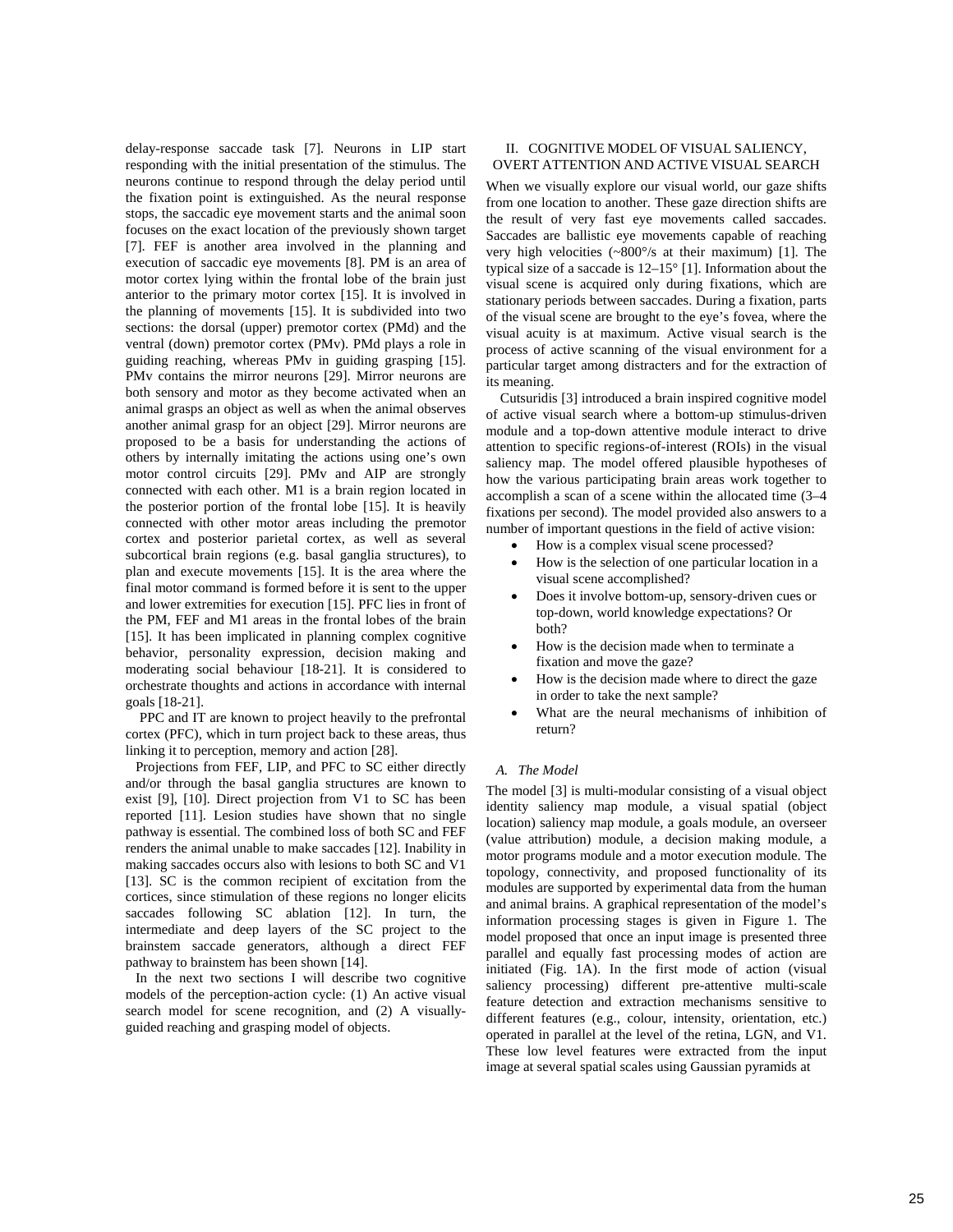

Fig. 1. Information processing stages of the active visual search cognitive model (adapted with permission from [3]). (A) The three parallel modes of information processing: the spatial and object visual saliency mode via the dorsal and ventral streams, the value attribution (dopamine) mode via SNc, and the focus of attention mode via PFC. (B) Value attribution via the SNc DA value attribution signals to goals (PFC), spatial (PPC), object (TC), and motor programs (FEF) neuronal maps. Neuronal responses are depicted by gray-colored towers in each map. The height of each tower represents the neuronal amplitude activation, whereas the width of each tower represents the degree of tuning. (C) Feedforward activation of the motor execution (SCm) module by motor programs (FEF), goals (PFC), spatial (PPC), and object (TC) maps. Dark gray-square surrounding the response of a neuronal population represents the winner salient and resonated according to some attribution value (DA signal) representation in each map. (D) Reset mechanism by feedback inhibitory projections from the motor execution module (SCm) to value attribution (SNc), motor programs (FEF), goals (PFC), spatial (PPC), and object (TC) modules. Reset mechanism prevents previously selected representation (dark gray crossed square) and allows all other resonated neuronal population responses to compete each other for selection. Bottom tower surrounded by dark gray-square represents the winner salient and resonated representation. PFC prefrontal cortex, PPC posterior parietal cortex, TC temporal cortex, FEF frontal eye fields, DA dopamine, SC superior colliculus, SCv visual superior colliculus, SCm motor superior colliculus, SNc substantia nigra pars compacta.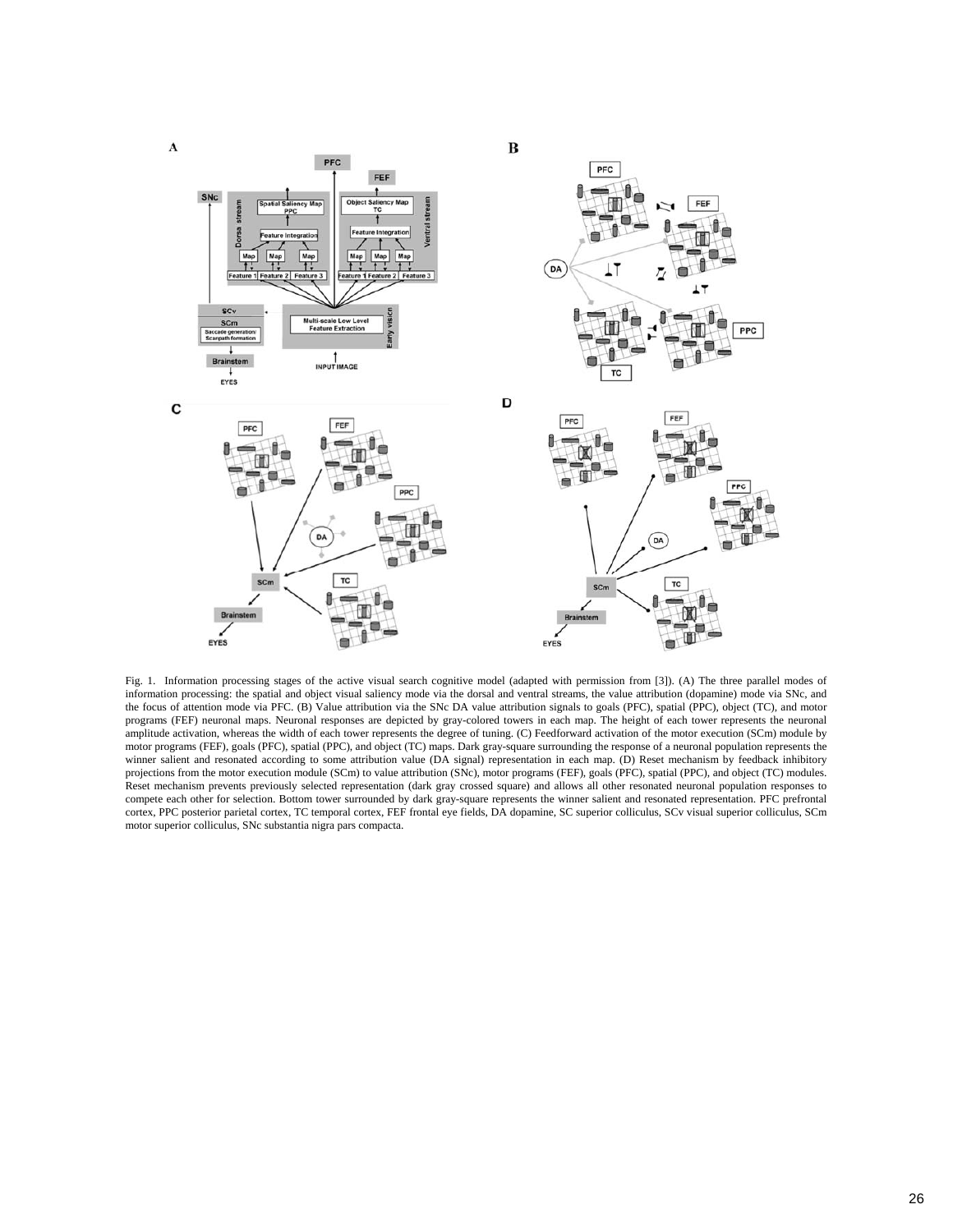various scaling depths provided horizontal and vertical image reduction factors ranging from 1:1 (level 0; the original input image) to 1:256 (level 8). Differences between a fine and a coarse scale for a given feature were subsequently computed. From the level of V1 and up the extracted features were separated into two streams: the dorsal for spatial location processing and the ventral for object identity processing. Neurons in the feature maps in both dorsal and ventral streams then encoded the spatial and object contrast in each of those feature channels. Neurons in each feature map spatially competed for salience, through long-range connections that extended far beyond the spatial range of the classical receptive field of each neuron. After competition, the feature maps in each stream were combined into a global saliency map, which topographically encoded for saliency irrespective of the feature channel in which stimuli appeared salient. In the model, the global spatial saliency map was assumed to reside in PPC, whereas the global object identity saliency map resided in the ventral TC. In the second and concurrent mode of action (Fig. 1B), the overseer (value attribution) module was activated by the early visual via the retina signals via the visual layers of the SC. In turn, value attribution module broadcasted value (dopamine neuromodulatory) signals to the goals (PFC), spatial (PPC), object (TC) and motor programs (FEF) modules and selectively tuned the responses of different neuronal populations in these modules according to previous similar acquired experiences. In the third and concurrent mode of action (focus of attention), the early visual processing centres activated the goal module in PFC. The neuronal populations in the goals module then sent/received top-down/bottom-up feedback/feedforward signals to/from the spatial, object, and motor saliency maps of the PPC, TC, and FEF. The goals module role was to (1) send a focus of attention signal to every stage of the visual processing, amplifying specific neuronal responses throughout the visual hierarchy and at the same time inhibiting those of distracters, and (2) to participate in the decision making process of the next saccade to be executed via the adaptive resonance process of the selectively tuned via value attribution spatial, object and motor plan salient representations in the PPC, TC, and FEF.

In the next step of information processing, the spatial and object global salient maps will go through a sensory-motor transformation to generate their corresponding motor salient maps at the FEF level. Reciprocal connections between spatial (PPC), object (TC), and motor programs (FEF) representations will bind the perceptual and motor salient maps together. While this transformation and grouping is taking place, attentional and value attribution signals from the goals module (PFC) and the overseer module (SNc), respectively, will amplify/selectively tune the neuronal responses at the PFC, PPC, TC, and FEF levels. A winner take-all mechanism in these fields will select the most salient and resonated spatial, object, and motor program representations (Fig. 1B). The selected motor program will then be forwarded to the motor execution module (SC and

brainstem) where the final motor command will be formed and the eye movement will be generated (Fig. 1C).

 All these mechanisms are reset by a feedback excitatory signal from the movement execution module (SC) to the inhibitory neurons in the motor programs (FEF), goals (PFC), spatial saliency (PPC), object saliency (TC), and overseer (SNc) modules, which in turn inhibit and hence prevent the previously selected targets, objects, and plans from being selected again (inhibition of return mechanism) (Fig. 1D).

#### I. COGNITIVE MODEL OF VISUO-MOTOR INTERACTIONS IN REACHING AND GRASPING

A baby's fine motor development is crucial. The baby must learn to use his/her hands well in order to reach, grasp and manipulate toys and to acquire later in life self-help skills such as feeding. Therefore, the act of coordinated visually guided reaching and grasping is very important to any organism interacting with its environment. First the organism must process the visual information reaching its sensory organs. The extracted visual features will then need to be translated into appropriate motor actions given the current context and the organism's previous experiences. The act of reaching and grasping involves two components: (1) the reaching component concerned with bringing the hand to the object to be grasped (transport phase), and (2) the grasping component concerned with the shaping of the hand according to the object features (grasping phase).

A brain inspired cognitive model of the perception-action cycle for visually-guided reaching and grasping of objects has been advanced by [4, 5]. The objects in the environment are not known before hand by the system, but their knowledge is built by the system through interaction and experimentation with them. The architecture is multimodular consisting of object recognition, object localization, focus of attention, cognitive control, affordance extraction, value attribution, decision making, motor planning and motor execution modules. The components of the architecture followed very closely what is currently known of the human and animal brain. The model has been tested against a hypothetical scenario where multiple objects are situated in the environment and it must recognize them, localize them, attend to each one of them and reach and grasp them according to an externally dictated sequence of motor actions. I assume that the model is the brain of a robot/agent.

## *A. Model Scenario Constraints*

On the table in front of the robot/agent an object or multiple objects are situated at different locations, which are not known a-priori by the robot/agent. The objects may have different shapes, sizes and colours. The task is to execute a sequence of reach-to-grasp actions, dictated by external commands, towards an object in the environment. In order for the robot/agent to tackle this scenario successfully, then some constraints need to be imposed: The robot/agent is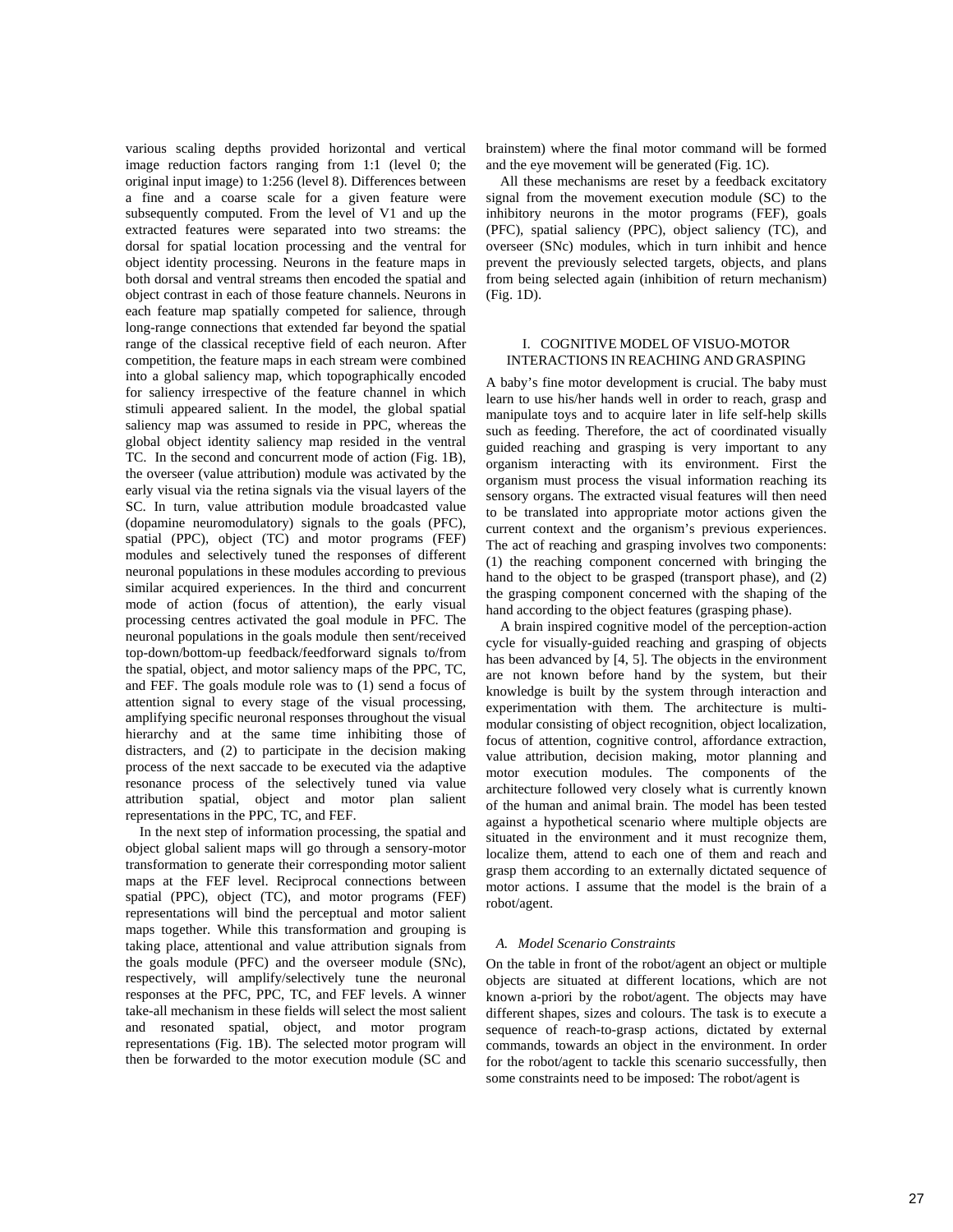

Fig. 2. Information processing stages of the visually-guided reaching and grasping cognitive model (adapted with permission from [5]). (A) Visual hierarchy as it occurs in the ventral (left) and dorsal (right) streams in the architecture. (Ventral stream) V1 primary visual cortex tuned to lines of different orientation, V2 tuned to angles, V4 tuned to partial boundaries and IT inferior temporal cortex tuned to object recognition. (Dorsal stream) PPC posterior parietal cortex tuned to object location. Bidirectional adaptive connections between IT and PPC ensures that the recognized object corresponds to its recognized spatial location. (B) Weighted combination of 2D object identity representations form 3D object representation in the level of IT. (C) Value attribution signals to spatial (PPC), goals (PFC) and object identity (IT) maps. Different neuronal populations in these maps receive different levels of value modulation. High and intermediate value modulation result in "sharp tuned" neuronal responses, whereas low value modulation result in "broadly tuned" neuronal responses. Neuronal responses are depicted by gray coloured towers in each brain. The height of each tower represent the neuronal amplitude activation, whereas the width of each tower represents the degree of tuning. Dark gray square surrounding the response of a neuronal population represents the winner neuronal population from the ART search cycle, where resonance between the top-down (e.g. PFC) and bottom-up (e.g. PPC) populations according to some value of the vigilance (value modulation signal) has been achieved. (D) Grasping process. The winner IT object and arm/hand neuronal populations are copied to AIP. The AIP "Copy of object shape" population activates all potentially desired finger configurations (affordances) capable of grasping the object. The "actual finger" configuration is then subtracted from each "desired" one, thus generating N "difference vectors" (DVv). Each DVv is then multiplied by a volitional movement scaling signal (GO), thus generating N "hand grasping" commands. Feedback attention signal from PFC then selects the most appropriate hand grasping command according to the context dictated by the "external commands". The process continues till DVv is zero. (E) Reaching process. Spatial saliency maps are generated at the level of PPC for both the "object(s)" and the "arm/hand". The object spatial map is the "desired spatial map", whereas the arm/hand spatial map is the "actual spatial map". Both spatial maps are subtracted to form N difference vectors (DVd) in spatial coordinates. Each DVd vector undergoes a spatial-to-joint transformation, which is then scaled by a volitional signal (GO) and forms N "arm reaching motor commands". The most appropriate arm reaching motor command is then selected by the attention feedback PFC signal. The reaching process continues till DVd is zero.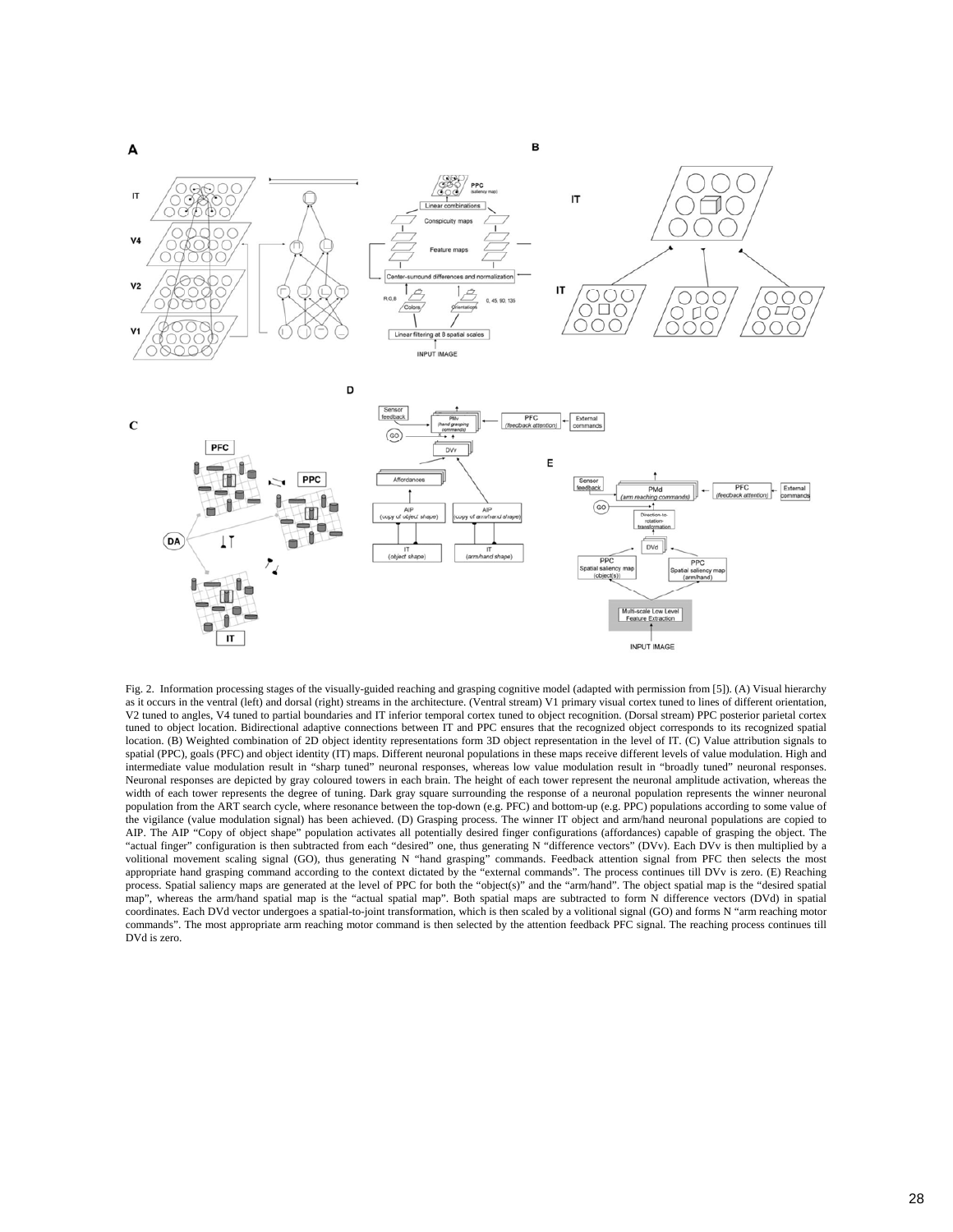situated in front of a table and it is unable to move its torso (i.e. it is immobile). The robot's head is facing the table and it is not allowed to move left or right, up or down. Its eyes are also not moving (passive vision). The robot/agent is allowed to move only one of its arms/hands, but not both. The robot's arm/hand is also considered an object that the robot is attempting to move towards the stationary object(s) in the environment in order to reach for it/them and grasp it/them.

#### *A. Model Operation*

When an image frame of the video stream is presented to the robot's eyes two parallel and equally fast processing modes of actions are initiated. In the first mode of action (object localization (spatial saliency) and object recognition processing; see Fig. 2A)), pre-attentive multi-scale feature detection and extraction mechanisms sensitive to different features (colour and orientation) operating in parallel at the level of the retina, LGN, and V1 start to work in order to recognize the identity and location of the objects (including arm/hand) in the environment. From the level of V1 and on the features are separated into two streams: the dorsal for object location (spatial saliency) processing (see Fig. 2A left) and the ventral for object identity processing (see Fig. 2A right). As we mentioned earlier, along the ventral stream information is processed in a feedforward way through a series of competitive neural networks, where the receptive field size of neurons in each succeeding state increases by a factor of 2.5. At the first level (V1) of processing lines of different orientations (0, 45, 90, 135) are extracted via Gabor filters, which are then combined in V2 to form angles. At the level of V4, lines from V1 and angles from V2 are combined to form partial boundaries. At the last level (IT), partial boundaries are added to form 2D object shape representations. At IT the different 2D object representations are associated via a Hebbian learning rule to form 3D object representations (see Fig. 2B). Complex cells at each level of processing (V1 to V4) ensure that their neuronal representations are invariant to local changes in size, position and scale, while they maintain feature specificity.

 Along the dorsal stream and at the first level (V1) of processing, local orientation information and color information is obtained from the input image via Gabor filters and the CIELab model, respectively (see section 3.1 for details). Each feature is computed in a center-surround operation, where the difference between a fine and a coarse scale for a given feature is computed. Neurons in the feature maps then encode the spatial contrast in each of those feature channels. Neurons in each feature map spatially compete for salience, through long-range connections that extend far beyond the spatial range of the classical receptive field of each neuron. After competition, the feature maps are combined into a spatial saliency map, which topographically encodes for spatial saliency irrespective of the feature channel in which stimuli appeared salient.

Bidirectional associative connections between the spatial saliency (PPC) and object identity (IT) maps ensure that the identified object is associated with its corresponding location in the environment.

In the second mode of action, the low level visual processing centres activate the value attribution module, which in turn broadcast the value attribution (DA) signals to the goals (PFC), spatial (PPC) and object (IT) map representations and selectively tune the responses of different neuronal populations in these areas according to previous similar acquired experiences. A search cycle similar to an ART network will commence where top down attentional signals from the goals (PFC) will send/receive top-down/bottom-up feedback/feedforward signals to/from the spatial (PPC) and object (IT) maps (see Fig. 2C). The value attribution signals acting as a similarity measure between the top-down goals map (PFC) and bottom-up spatial saliency (PPC) and object identity (IT) map representations will selectively tune the neuronal responses at the PFC, PPC and IT levels. A winner-take-all mechanism in these fields will select those spatial and object representations that reached resonance with the PFC ones. These selected PPC and IT representations will continue to the next stages of processing.

In the next step two parallel modes of action will be performed: one for reaching (see Fig. 2E) and the other for grasping (see Fig. 2D). For reaching the two spatial (PPC) neuronal representations (N for N objects and one for the arm/hand) that successfully reached resonance will be subtracted from each other, constructing this way N difference vectors (DVd) in spatial coordinates. The difference vectors will be then transformed into a motor direction vectors through the direction-to-rotation transform that will move the arm/hand in the desired spatial direction from the present arm configuration. A volitional movement signal (GO) will gate the direction-to-rotation transform motor direction vectors and generate N final motor commands. Feedback attention from PFC will select the most appropriate to the current context final motor command to drive the arm/hand towards the desired object location. Proprioceptive information from the robot/agent joints will fine tune the movement of arm/hand towards the final target location.

For grasping the IT 3D object shape neuronal representation that reached resonance will be copied to the AIP 3D neuronal map. The copied AIP representation will extract from an external library a list of possible target finger preshaping configurations (affordances) that had in the past led to a successful grasp of the target object. Each of these affordance representations will be subtracted from the AIP actual finger configuration (hand aperture), thus forming a series of difference vectors (DVv). Each difference vector will be gated by a volitional GO signal, thus generating a series of final grasping commands. Top down attentional signals from the PFC will bias the most appropriate motor command, thus making it the most likely one to be executed.

When both DVd and DVv become zero, then the arm/hand will have successfully reached and grasped the object. The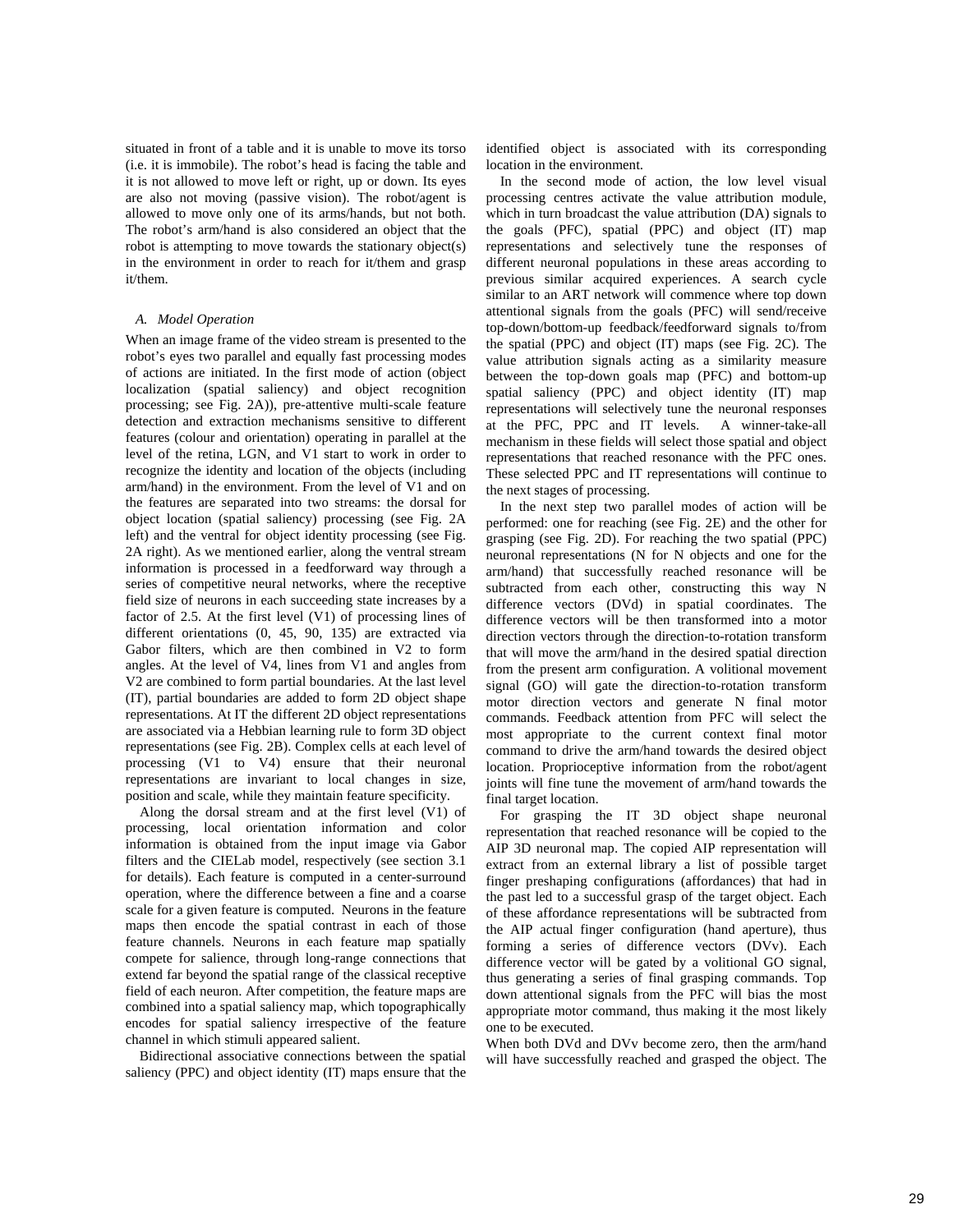above described process takes place for each image frame of the video stream.

# II. LIMITATIONS AND FUTURE WORK

 Two brain inspired cognitive models of the perceptionaction cycle were heuristically presented. Both models were grounded to experimental data of human and animal brains. The models shared many features (saliency, focus of attention, value attribution, recognition, expectation, resonance) as well as they possessed their own unique properties. The models were tested against hypothetical examples and demonstrated how they can achieve their computations within the time constraints reported by the experimental brain science.

Despite their successes, they also had some limitations. Both models had limited learning and adaptive capabilities. Learning and adaptation refer to "the ability of a system when facing situations with some degree of similarity to those already experienced, consistently alter its responses based on what worked in the past and improve the system's responses such that over time they became incrementally better with respect to the current goals or utility functions" [41]. Both architectures were temporally constrained to either achieve their tasks as quickly as possible within the time allocated (3-4 saccades per second) or perform a sequence of movements (reach-grasp-lift) imposed by external commands.

Although both cognitive models possessed attentional, value attribution, and expectation capabilities, they lacked any reasoning powers. Any intelligent system must couple reasoning with prediction in order to overcome situations where trial-and-error solutions fail. Furthermore, reasoning is needed to fill in the blanks when relevant causal chains of events and data are not directly observable. The system should also possess introspective capabilities allowing it to evaluate and reason about itself and improve its internal and external operations by generating self-improved methods for learning.

Additionally, intelligent cognitive systems must operate in real-time. Although as I mentioned earlier both cognitive models successfully performed their tasks in the time allocated or dictated externally, they are still not able to operate autonomously in real-time.

Finally, to my knowledge, there are no other cognitive models perception-action cycle integrating a broad range of capabilities (visual saliency, attention, value attribution, expectation, resonance, decision making, etc.) and providing solutions to real-life problems (but see [42]). Most cognitive models are focused on specific and targeted cognitive processes [43-45]. Comparing cognitive architectures is thus a non-trivial problem with no generally accepted methodology.

#### **REFERENCES**

- [1] J.M. Findlay, I.D. Gilchrist, Active vision: the psychology of looking and seeing. Oxford: Oxford University Press, 2003.
- [2] Fuster JM. (2004). Upper processing stages of the perception-action cycle. TICS 8(4): 143-145
- [3] V. Cutsuridis, "A cognitive model of saliency, attention and picture scanning", Cogn Comput 1: 292-299, 2009
- [4] V. Cutsuridis, "The Perception-…-Action Cycle Cognitive Architecture and Autonomy: A View from the Brain", Journal of Artificial General Intelligence, 3(2): 36-38, 2012
- [5] V. Cutsuridis, J.G. Taylor, "A Cognitive Control Architecture for the Perception-Action Cycle in Robots and Agents", Cogn Comput, DOI 10.1007/s12559-013-9218-z, 2013
- [6] J.G. Taylor, V. Cutsuridis, M. Hartley, K. Althoefer, T. Nanayakara, "Observational Learning: Basis, Experimental Results, Models and Implications to Robotics", Cogn Comput, DOI 10.1007/s12559-013- 9208-1, 2013
- [7] M.L. Platt, P.W. Glimcher, "Neural correlates of decision variables in parietal cortex". Nature 400 (6741): 233–238, 1999
- R.F. Squire, N.A. Steinmetz, T. Morre, "Frontal eye fields", Scholarpedia, 7(10): 5341, (2012)
- [9] O. Hikosaka, R.H. Wurtz, "Visual and oculomotor functions of monkey substantia nigra pars reticulate", J Neurophys. 49:1230–301, (1983)
- [10] O. Hikosaka, Y. Takikawa, R. Kawagoe, "Role of the basal ganglia in the control of purposive saccadic eye movements", Physiol Rev., 80: 954–78, (2000).
- [11] R.A. Berman, R.H. Wurtz, "Exploring the pulvinar path to visual cortex", Prog Brain Res. 171:467–73, (2008)
- [12] P.H. Schiller, S.D. True, J.L. Conway, "Deficits in eye movements following frontal eye field and superior colliculus ablations", J Neurophys. 44:1175–89, (2004)
- [13] C.W. Mohler, R.H. Wurtz, "Role of striate cortex and superior colliculus in visual guidance of saccadic eye movements in monkeys", J Neurophyiol., 40:74–94, (1977)
- [14] D.P. Hanes, R.H. Wurtz, "Interaction of frontal eye field and superior colliculus for saccade generation" J Neurophys., 85: 804–15, (2001)
- [15] D. Purves, G.J. Augustine, D. Fitzpatrick, W.C. Hall, A.S. LaMantia, J.O. McNamara, L.E. White, Neuroscience, Sinauer Associates Inc, USA (2004)
- [16] L.G. Ungerleider, J.V. Haxby, "'What' and 'where' in the human brain", Curr. Op. Neurobiol., 4: 157–165, (1994).
- [17] N.K. Logothetis, J. Pauls, T. Poggio, "Shape representation in the inferior temporal cortex of monkeys", Curr. Biol., 5: 552–563, 1995
- [18] R. O'Reilly, T. Braver, J. Cohen, "A Biologically Based Computational Model of Working Memory", In Models of Working Memory: Mechanisms of Active Maintenance and Executive Control, (A. Miyake and P. Shah, Eds.), Cambridge University Press, Cambridge, UK, 1999
- [19] D.J. Kravitz, K.S. Saleem, C.I. Baker, A. Mishkin, "A new neural framework for visuospatial processing", Nat Rev Neurosci, 12: 217- 230, 2011
- [20] T.S. Braver, J.D. Cohen, "On the control of control: The role of dopamine in regulating prefrontal function and working memory", In S. Monsell and J. Driver, eds., Control of Cognitive Processes: Attention and Performance XVIII, pp. 713-738, MIT Press, Cambridge, MA, 2000
- [21] A.W.I. MacDonald, J.D. Cohen, V. Stegner, C.S. Carter, "Dissociating the Role of Dorsolateral Prefrontal and Anterior Cingulated Cortex in Cognitive Control", Science, 288 (5472): 1935-1838, 2000
- [22] A. Murata, L. Fadiga, L. Fogassi, V. Gallese, V. Raos, G. Rizzolatti, "Object representations in the ventral premotor cortex of the monkey". J Neurophys., 78: 2226-2230, 1997
- [23] A. Murata, V. Gallese, K. Kaseda, H. Sakata, "Parietal neurons related to memory guided hand manipulation". J Neurophys., 75: 2180-86, 1996